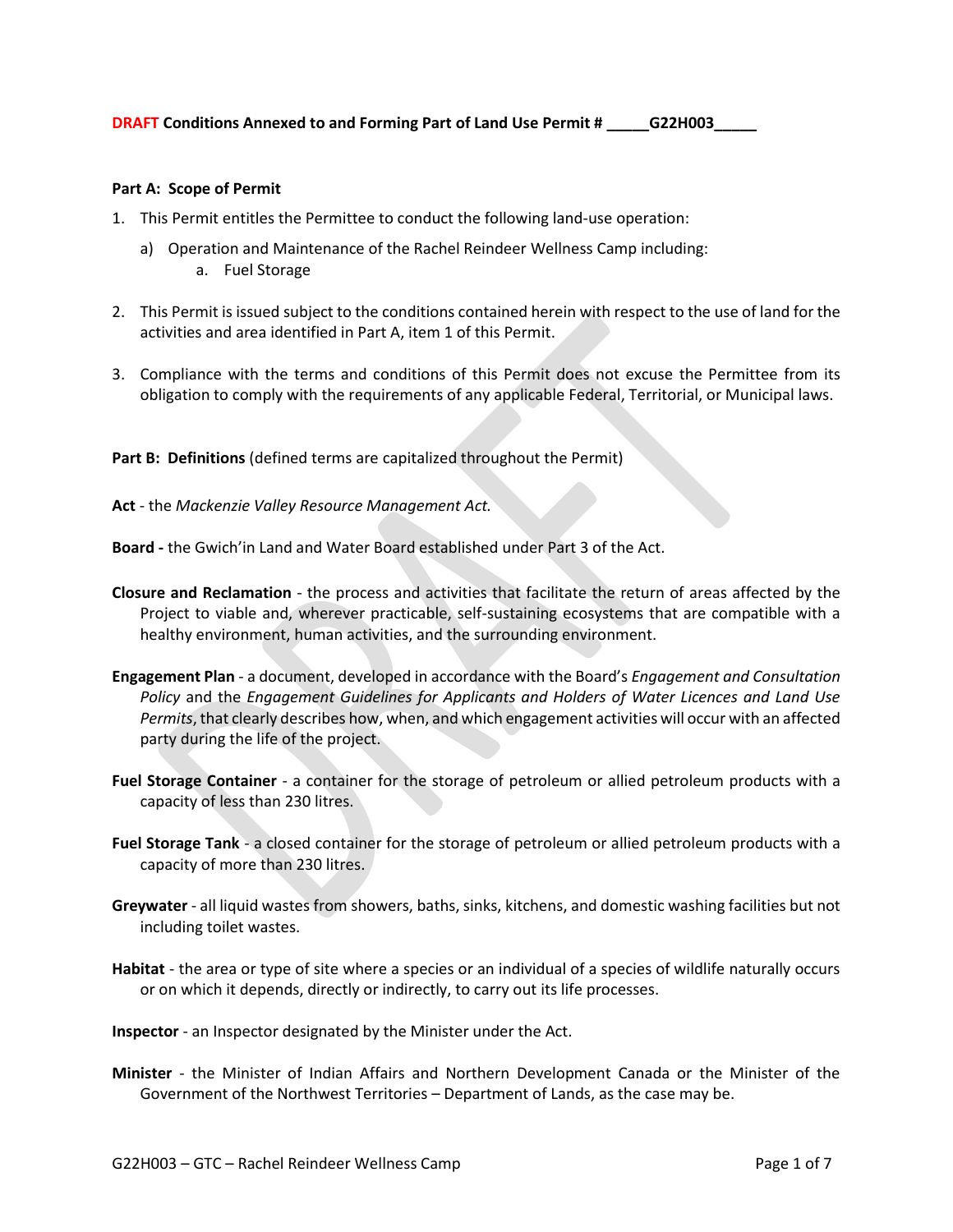**Ordinary High-Water Mark** - the usual or average level to which a body of water rises at its highest point and remains for sufficient time so as to change the characteristics of the land. In flowing waters (rivers, streams) this refers to the "active channel/bank-full level" which is often the 1:2 year flood flow return level. In inland lakes, wetlands, or marine environments, it refers to those parts of the Watercourse bed and banks that are frequently flooded by water so as to leave a mark on the land and where the natural vegetation changes from predominately aquatic vegetation to terrestrial vegetation (excepting water tolerant species). For reservoirs, this refers to normal high operating levels (full supply level).

**Permittee -** the holder of this permit.

**Permafrost** - ground (soil or rock) that remains at or below 0°C for at least two consecutive years.

- **Progressive Reclamation**  Closure and Reclamation activities conducted during the operating phase of the project.
- **Secondary Containment** containment that prevents liquids that leak from Fuel Storage Tanks or containers from reaching outside the containment area and includes double-walled Tanks, piping, liners, and impermeable barriers.

**Sewage** - all toilet wastes and Greywater.

- **Spill Contingency Plan** a document, developed in accordance with Aboriginal Affairs and Northern Development Canada's *Guidelines for Spill Contingency Planning* that describes the set of procedures to be implemented to minimize the effects of a spill.
- **Safety Data Sheet**  a technical document, typically written by the manufacturer or supplier of a chemical, that provides information about the hazards associated with the product, advice about safe handling and storage, and emergency response procedures.
- **Toxic Material** any substance that enters or may enter the environment in a quantity or concentration or under conditions such that it:
- a) Has or may have an immediate or long-term harmful effect on the environment or its biological diversity;
- b) Constitutes or may constitute a danger to the environment on which life depends; or
- c) Constitutes or may constitute a danger in Canada to human life or health.
- **Waste -** any garbage, debris, chemical, or Toxic Material to be used, stored, disposed of, or handled on land, and also as defined in section 51 of the Act**.**
- **Waste Management Plan** a document, developed in accordance with the Board's Guidelines for Developing a Waste Management Plan, that describes the methods of Waste management from Waste generation to final disposal.
- **Watercourse** a natural body of flowing or standing water or an area occupied by water during part of the year, and includes streams, springs, swamps and gulches but does not include groundwater.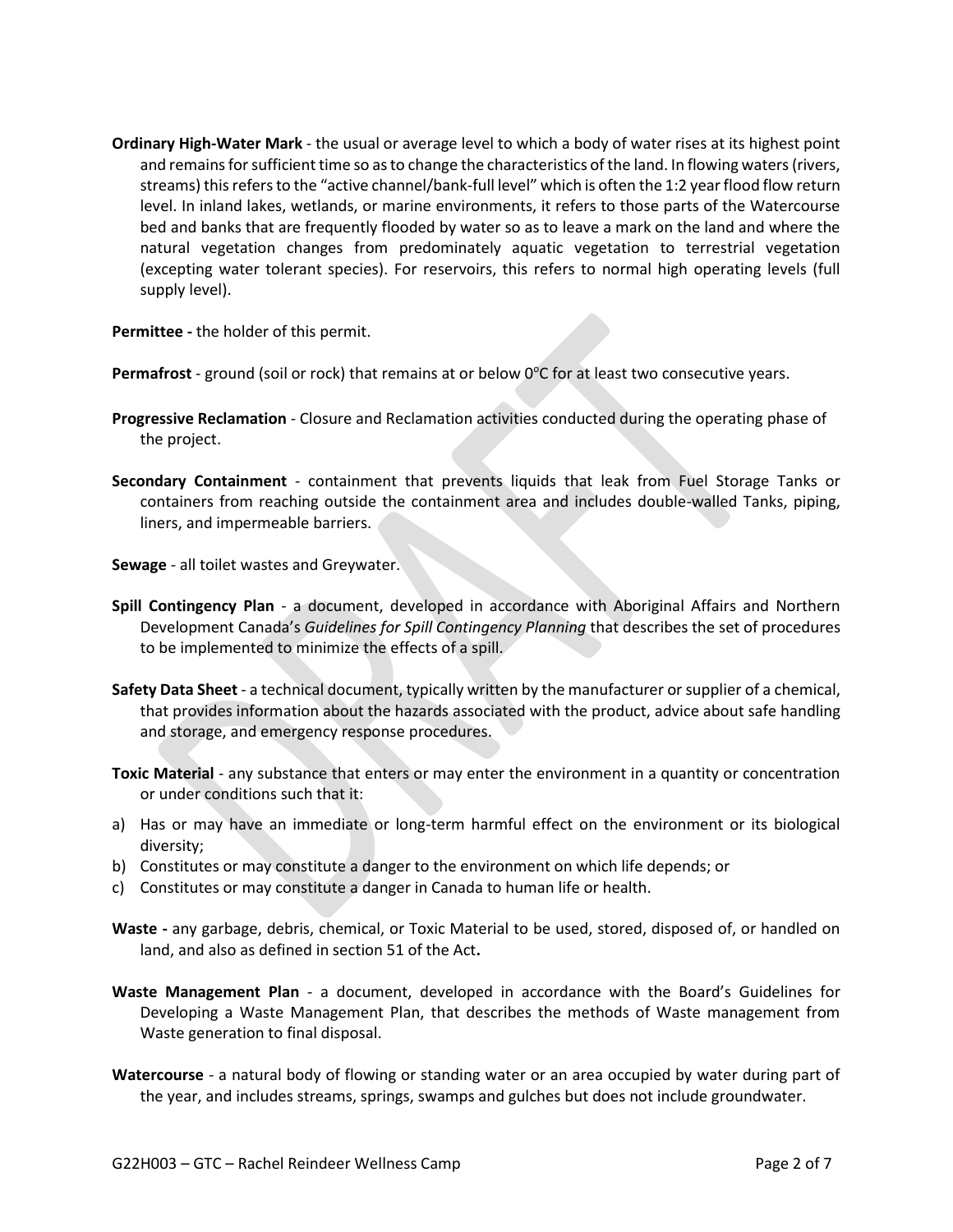Part C: Conditions Applying to All Activities (headings correspond to subsection 26(1) of the Mackenzie Valley Land Use Regulations)

## **26(1)(***a***) Location and Area**

| 1. | The Permittee shall only conduct this land-use operation on lands designated<br>in the application.                                                                                                                                       | <b>LOCATION OF</b><br><b>ACTIVITIES</b>                                       |
|----|-------------------------------------------------------------------------------------------------------------------------------------------------------------------------------------------------------------------------------------------|-------------------------------------------------------------------------------|
| 2. | The Permittee shall not conduct any part of the land-use operation within 300<br>metres of any privately owned or leased land or structures, including cabins<br>used for traditional activities, unless otherwise approved by the Board. | <b>PRIVATE</b><br><b>PROPERTY</b><br><b>SETBACK</b>                           |
|    | $26(1)(b)$ Time                                                                                                                                                                                                                           |                                                                               |
| 3. | Option 1:<br>At least 48 hours prior to the initial commencement of the land-use operation,<br>the Permittee's Field Supervisor shall notify the Board and contact an<br>Inspector at (867) 777-8900                                      | <b>INITIAL</b><br><b>NOTIFICATION -</b><br><b>CONTACT</b><br><b>INSPECTOR</b> |
| 4. | At least 48 hours prior to commencement of the land-use operation, the<br>Permittee shall provide the following information, in writing, to the Board and<br>an Inspector:                                                                | <b>IDENTIFY AGENT</b>                                                         |
|    | the name(s) of the person(s) in charge of the field operation;<br>a)<br>alternates; and<br>b)<br>all methods for contacting the above person(s).<br>c)                                                                                    |                                                                               |
| 5. | At least ten days prior to the completion of the land-use operation, the<br>Permittee shall advise an Inspector of:                                                                                                                       | <b>REPORTS BEFORE</b><br><b>FINAL REMOVAL</b>                                 |
|    | a) the plan for removal or storage of equipment and materials;<br>b) when final cleanup and reclamation of the land used will be completed;<br>and<br>when the Final Plan will be submitted.<br>c)                                        |                                                                               |
|    | $26(1)(c)$ Type and Size of Equipment                                                                                                                                                                                                     |                                                                               |
|    |                                                                                                                                                                                                                                           |                                                                               |
| 6. | The Permittee shall only use equipment of a similar type, size, and number to<br>that listed in the complete application.                                                                                                                 | <b>USE APPROVED</b><br><b>EQUIPMENT</b>                                       |
|    | 26(1)(d) Methods and Techniques                                                                                                                                                                                                           |                                                                               |
|    | This section intentionally left blank                                                                                                                                                                                                     |                                                                               |
|    | 26(1)(e) Type, Location, Capacity, and Operation of All Facilities                                                                                                                                                                        |                                                                               |
| 7. | The Permittee shall ensure that the land use area is kept clean at all times.                                                                                                                                                             | <b>CLEAN WORK AREA</b>                                                        |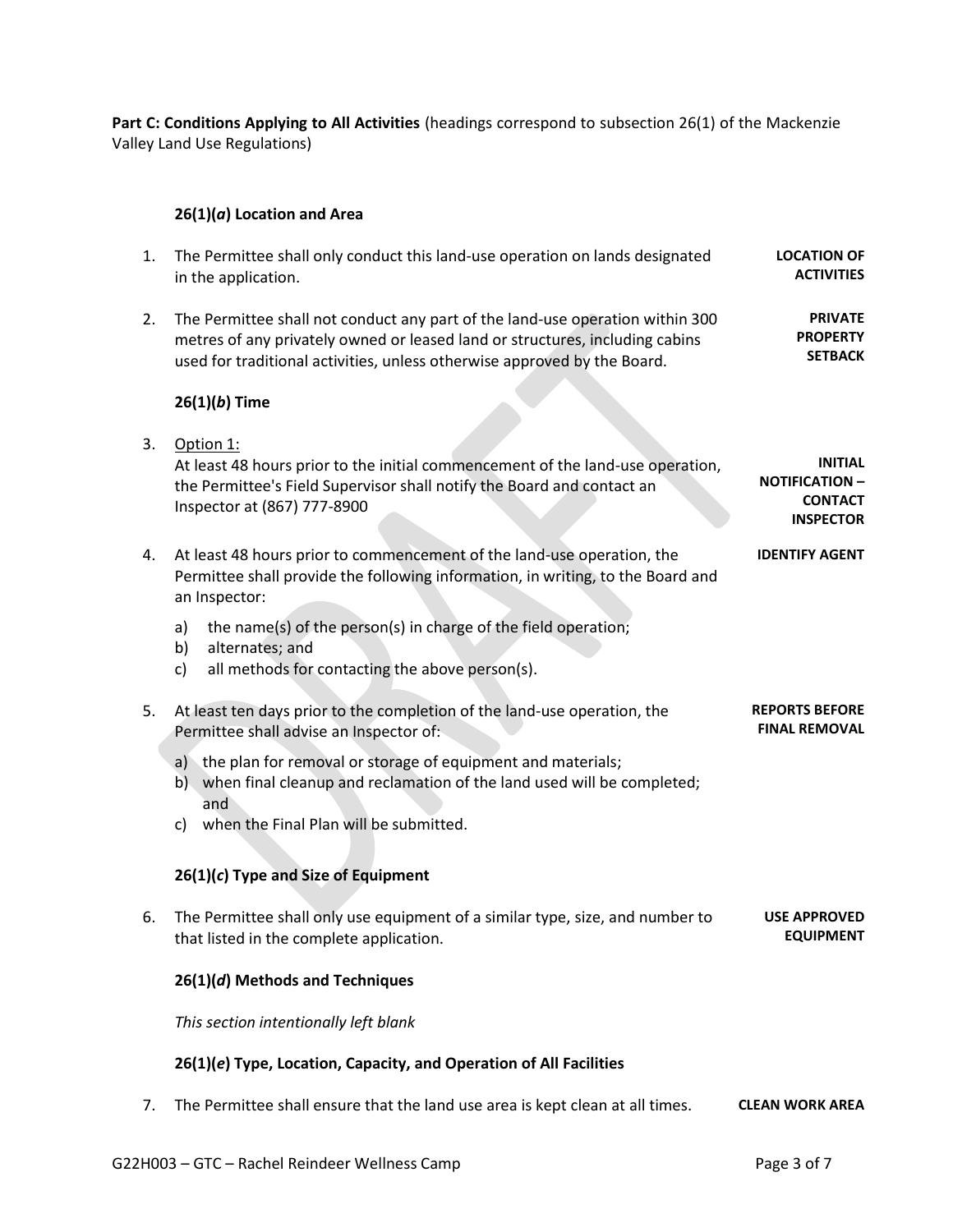## **26(1)(***f***) Control or Prevention of Ponding of Water, Flooding, Erosion, Slides, and Subsidence of Land**

| <b>PERMAFROST</b><br><b>PROTECTION</b>                          | The Permittee shall insulate the ground surface beneath all structures<br>associated with this land-use operation to prevent:                                                                                                                                                                                                                              | 8. |
|-----------------------------------------------------------------|------------------------------------------------------------------------------------------------------------------------------------------------------------------------------------------------------------------------------------------------------------------------------------------------------------------------------------------------------------|----|
|                                                                 | a)<br>any vegetation present from being removed;<br>the melting of Permafrost; and<br>b)<br>the ground settling and/or eroding.<br>c)                                                                                                                                                                                                                      |    |
| <b>PROGRESSIVE</b><br><b>EROSION CONTROL</b>                    | The Permittee shall install and maintain suitable erosion control structures as<br>the land-use operation progresses.                                                                                                                                                                                                                                      | 9. |
| <b>REPAIR</b><br><b>EROSION</b>                                 | 10. The Permittee shall apply appropriate mitigation at the first sign of erosion.                                                                                                                                                                                                                                                                         |    |
| <b>VEHICLE</b><br><b>MOVEMENT</b><br><b>FREEZE-UP</b>           | 11. The Permittee shall not move any equipment or vehicles unless the ground<br>surface is in a state capable of fully supporting the equipment or vehicles<br>without rutting or gouging.                                                                                                                                                                 |    |
|                                                                 | 26(1)(g) Use, Storage, Handling, and Ultimate Disposal of Any Chemical or<br><b>Toxic Material</b>                                                                                                                                                                                                                                                         |    |
| <b>WASTE CHEMICAL</b><br><b>DISPOSAL</b>                        | 12. The Permittee shall dispose of all Toxic Material as described in the approved<br>Waste Management Plan.                                                                                                                                                                                                                                               |    |
| <b>WASTE</b><br><b>PETROLEUM</b><br><b>DISPOSAL</b>             | 13. The Permittee shall dispose of all combustible Waste petroleum products by<br>removal to an approved disposal facility.<br>this purpose, as described in the approved Waste Management Plan.                                                                                                                                                           |    |
| <b>NOTIFICATION OF</b><br><b>SOLID WASTE</b><br><b>DISPOSAL</b> | 14. The Permittee shall provide written notification to the Board and Inspector a<br>minimum of 10 days prior to the initial deposit of Waste, demonstrating that<br>the licenced disposal facility has agreed to accept the Waste and has the<br>capacity to receive the volumes of Waste requested.<br>26(1)(h) Wildlife and Fish Habitat                |    |
| <b>HABITAT DAMAGE</b>                                           | 15. The Permittee shall take all reasonable measures to prevent damage to<br>wildlife and fish Habitat during this land-use operation.                                                                                                                                                                                                                     |    |
|                                                                 | 26(1)(i) Storage, Handling, and Disposal of Refuse or Sewage                                                                                                                                                                                                                                                                                               |    |
| <b>WASTE</b><br><b>MANAGEMENT</b><br><b>PLAN</b>                | 16. The Permittee shall dispose of all Waste as described in the Waste<br>Management Plan, once approved, and shall annually review the plan and<br>make any necessary revisions to reflect changes in operations, technology,<br>chemicals, or fuels, or as directed by the Board. Revisions to the plan shall be<br>submitted to the Board for approval. |    |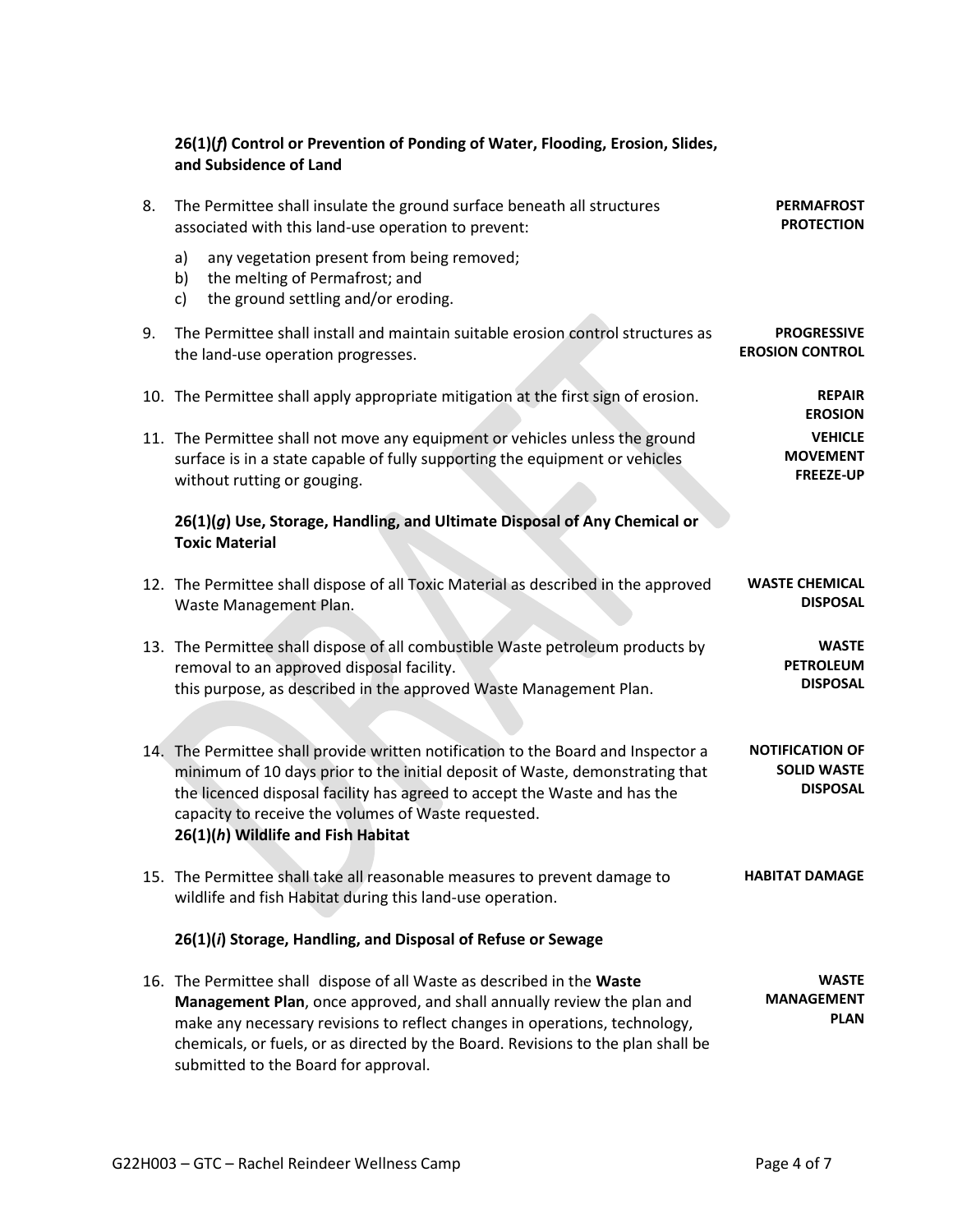| 17. The Permittee shall dispose of all Sewage and Greywater as described in the<br>approved Waste Management Plan.                                                                                                                                                                                                   | <b>SEWAGE DISPOSAL</b><br>- PLAN                                |
|----------------------------------------------------------------------------------------------------------------------------------------------------------------------------------------------------------------------------------------------------------------------------------------------------------------------|-----------------------------------------------------------------|
| 26(1)(j) Protection of Historical, Archaeological, and Burial Sites                                                                                                                                                                                                                                                  |                                                                 |
| 18. The Permittee shall not operate any vehicle or equipment within 150 metres<br>of a known or suspected historical or archaeological site or burial ground.                                                                                                                                                        | <b>ARCHAEOLOGICAL</b><br><b>BUFFER</b>                          |
| 19. The Permittee shall not knowingly remove, disturb, or displace any<br>archaeological specimen or site.                                                                                                                                                                                                           | <b>SITE DISTURBANCE</b>                                         |
| 20. The Permittee shall, where a suspected archaeological or historical site, or<br>burial ground is discovered:                                                                                                                                                                                                     | <b>SITE DISCOVERY</b><br>AND<br><b>NOTIFICATION</b>             |
| immediately suspend operations on the site; and<br>a)<br>notify the Board at (867) 777-4954 or an Inspector at (867) 777-8900, and<br>b)<br>the Prince of Wales Northern Heritage Centre at (867) 767-9347 ext.<br>71251 or ext. 71255.                                                                              |                                                                 |
| 26(1)(k) Objects and Places of Recreational, Scenic, and Ecological Value                                                                                                                                                                                                                                            |                                                                 |
| The Permittee shall take all reasonable precautions to prevent impacts to<br>traditional harvesting activities.                                                                                                                                                                                                      | <b>TRADITIONAL USE</b>                                          |
| 26(1)(/) Security Deposit                                                                                                                                                                                                                                                                                            |                                                                 |
| 21. All costs to remediate the area under this Permit are the responsibility of the<br>Permittee.                                                                                                                                                                                                                    | <b>RESPONSIBILITY</b><br><b>FOR REMEDIATION</b><br><b>COSTS</b> |
| 26(1)(m) Fuel Storage                                                                                                                                                                                                                                                                                                |                                                                 |
| 22. The Permittee shall:                                                                                                                                                                                                                                                                                             | <b>REPAIR LEAKS</b>                                             |
| examine all Fuel Storage Containers and Tank for leaks; and<br>a)<br>repair all leaks immediately.<br>23. The Permittee shall place Fuel Storage Containers and or Tanks a minimum of<br>100 metres from the Ordinary High-Water Mark of any Watercourse, unless<br>otherwise authorized in writing by an Inspector. | <b>FUEL STORAGE</b><br><b>SETBACK</b>                           |
| 24. The Permittee shall ensure that all fuel caches have adequate Secondary<br>Containment.                                                                                                                                                                                                                          | <b>FUEL CACHE</b><br><b>SECONDARY</b><br><b>CONTAINMENT</b>     |
| 25. The Permittee shall set up all refueling points with Secondary Containment.                                                                                                                                                                                                                                      | <b>SECONDARY</b>                                                |
|                                                                                                                                                                                                                                                                                                                      | <b>CONTAINMENT -</b><br><b>REFUELING</b>                        |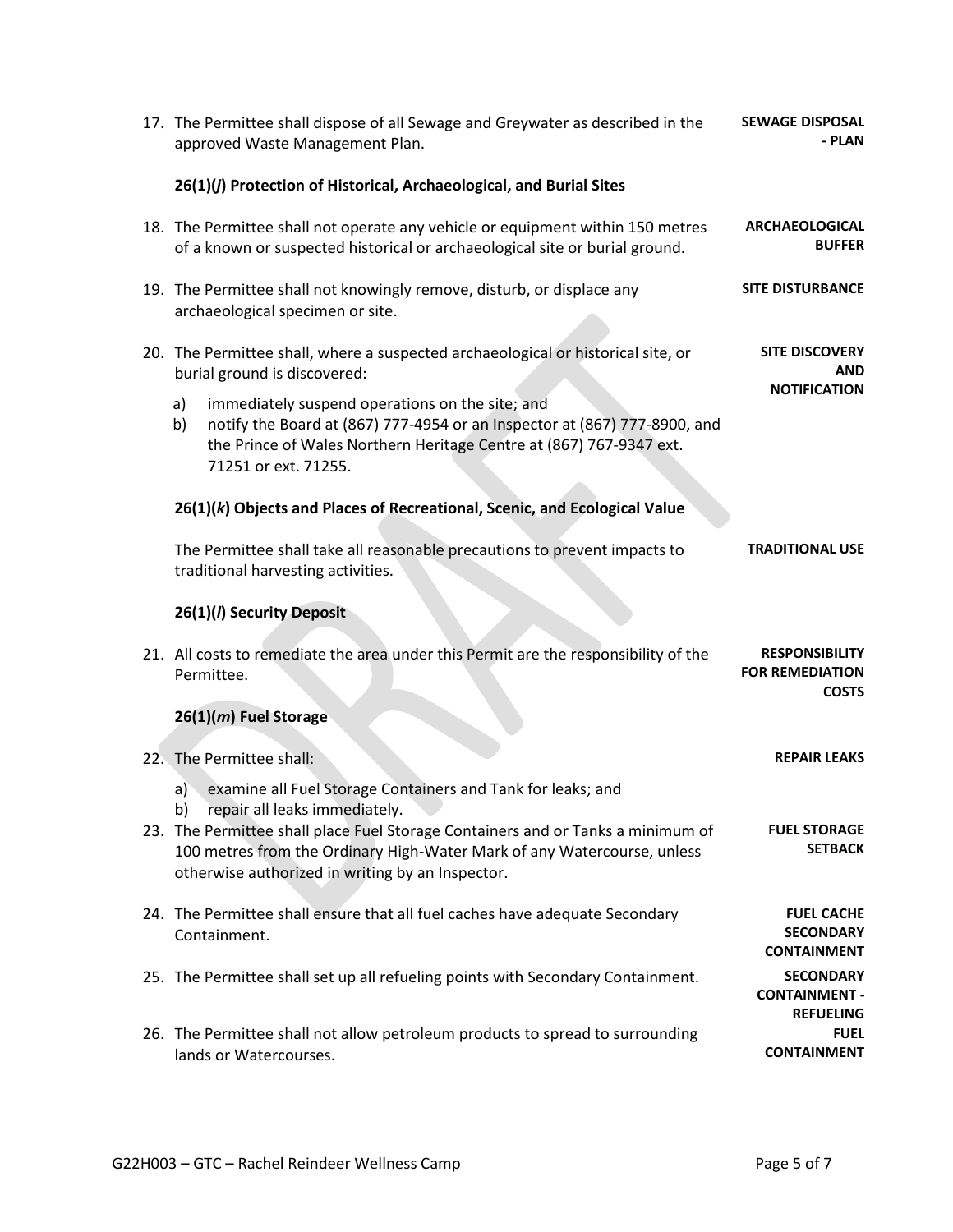| 27. The Permittee shall have a maximum of 35,000 litres of diesel fuel, 13,500<br>litres of propane and 23 litres of gasoline stored on the land use site at any<br>time, unless otherwise approved by the Board.                                                                                                                                                                                                                                                                                                                                                                                                                                                                                                                                                                                                                                                                                                                         | <b>MAXIMUM FUEL</b><br><b>ON SITE</b>             |
|-------------------------------------------------------------------------------------------------------------------------------------------------------------------------------------------------------------------------------------------------------------------------------------------------------------------------------------------------------------------------------------------------------------------------------------------------------------------------------------------------------------------------------------------------------------------------------------------------------------------------------------------------------------------------------------------------------------------------------------------------------------------------------------------------------------------------------------------------------------------------------------------------------------------------------------------|---------------------------------------------------|
| 28. The Permittee shall comply with the Spill Contingency Plan, once approved,<br>and shall annually review the plan and make any necessary revisions to reflect<br>changes in operations, technology, chemicals, or fuels, or as directed by the<br>Board. Revisions to the plan shall be submitted to the Board for approval.                                                                                                                                                                                                                                                                                                                                                                                                                                                                                                                                                                                                           | <b>SPILL</b><br><b>CONTINGENCY</b><br><b>PLAN</b> |
| 29. Prior to commencement of the land-use operation the Permittee shall ensure<br>that spill-response equipment is in place to respond to any potential spills.                                                                                                                                                                                                                                                                                                                                                                                                                                                                                                                                                                                                                                                                                                                                                                           | <b>SPILL RESPONSE</b>                             |
| 30. All equipment that may be parked for two hours or more, shall have a<br>hazmat/drip tray under it or be sufficiently diapered. Leaky equipment shall<br>be repaired immediately.                                                                                                                                                                                                                                                                                                                                                                                                                                                                                                                                                                                                                                                                                                                                                      | <b>DRIP TRAYS</b>                                 |
| 31. The Permittee shall clean up all leaks, spills, and contaminated material<br>immediately                                                                                                                                                                                                                                                                                                                                                                                                                                                                                                                                                                                                                                                                                                                                                                                                                                              | <b>CLEAN UP SPILLS</b>                            |
| 32. During the period of this Permit, if a spill occurs or is foreseeable, the<br>Permittee shall:<br>implement the approved Spill Contingency Plan;<br>a)<br>report it-immediately using the NU-NT Spill Report Form by one of the<br>b)<br>following methods:<br>Telephone: (867) 920-8130<br>Fax: (867) 873-6924<br>$\bullet$<br>E-mail: spills@gov.nt.ca<br>$\bullet$<br><b>Online: Spill Reporting and Tracking Database</b><br>c) within 24 hours, notify the Board and an Inspector; and<br>within 30 days of initially reporting the incident, submit a detailed report<br>d)<br>to the Board and an Inspector, including descriptions of causes, response<br>actions, and any changes to procedures to prevent similar occurrences in<br>the future. Any updates to this report shall be provided to the Board and<br>an Inspector in writing as changes occur.<br>26(1)(n) Methods and Techniques for Debris and Brush Disposal | <b>REPORT SPILLS</b>                              |
| 33. The Permittee shall not clear areas larger than identified in the complete<br>application.                                                                                                                                                                                                                                                                                                                                                                                                                                                                                                                                                                                                                                                                                                                                                                                                                                            | <b>MINIMIZE AREA</b><br><b>CLEARED</b>            |
| 26(1)(o) Restoration of the Lands                                                                                                                                                                                                                                                                                                                                                                                                                                                                                                                                                                                                                                                                                                                                                                                                                                                                                                         |                                                   |
| 34. All outstanding liabilities and obligations of the Permittee in relation to work<br>performed or required to be performed under Land Use Permit G15H001 are<br>fully incorporated into and subsumed under this Permit, and the Permittee<br>must therefore complete the restoration and other obligations set out in or<br>incurred under Permit G15H001 as well as such further obligations as may be<br>set out in or incurred under this Permit.                                                                                                                                                                                                                                                                                                                                                                                                                                                                                   | <b>TRANSFER OF</b><br><b>LIABILITIES</b>          |